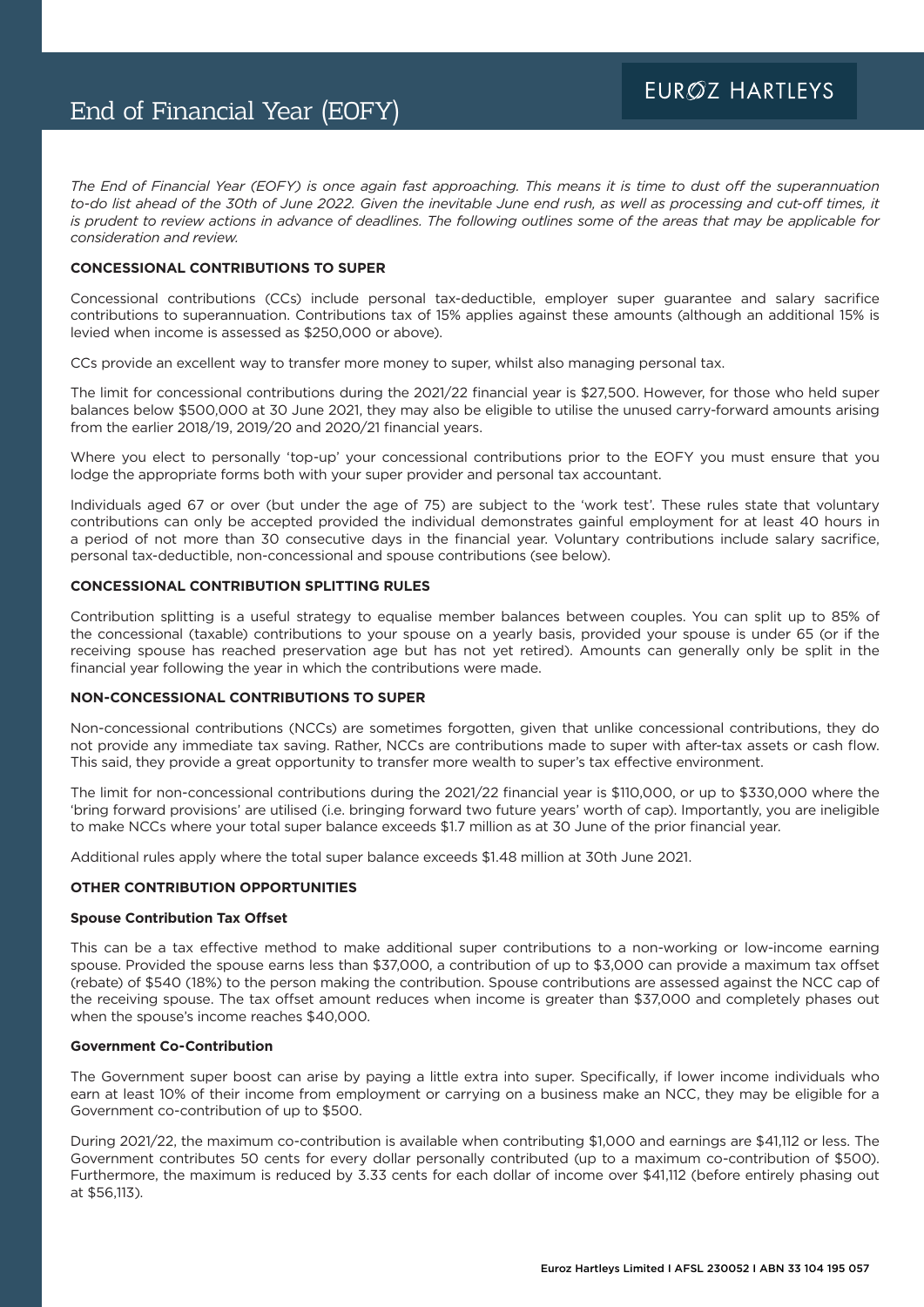### **SUPER PENSIONS**

The EOFY is also a good opportunity to review whether to commence a pension from your super savings. Where you satisfy the associated criteria, commencing a pension can enhance the tax position within super by reducing the associated earnings tax rate from 15% to 0%. Generally speaking, once you attain 65 there is a strong case for commencing a pension within your super benefit even if you are still working.

## **MINIMUM SUPER PENSION WITHDRAWALS**

For those who are already in pension phase, the Government requires that you withdraw a minimum amount from the pension each year so to retain the associated tax benefits. This minimum amount is calculated based on an age-based percentage and the value of your pension at the beginning of the year. For those who do not require the cash flow, electing to only withdraw the reduced (temporary COVID-19) minimum amount can be a good way to preserve further assets inside super.

| Member Age (1st July) | <b>Minimum Percentage</b> | Reduction (50%) - 2021/22 |
|-----------------------|---------------------------|---------------------------|
| Under 65              | 4%                        | 2%                        |
| 65 - 74               | 5%                        | 2.5%                      |
| 75 - 79               | 6%                        | 3%                        |
| $80 - 84$             | 7%                        | 3.5%                      |
| $85 - 89$             | 9%                        | 4.5%                      |
| $90 - 94$             | 11%                       | 5.5%                      |
| $95+$                 | 14%                       | 7%                        |

Transition to Retirement Income Streams (TRIS) remain subject to a maximum withdrawal of 10% of the account balance at 1 July.